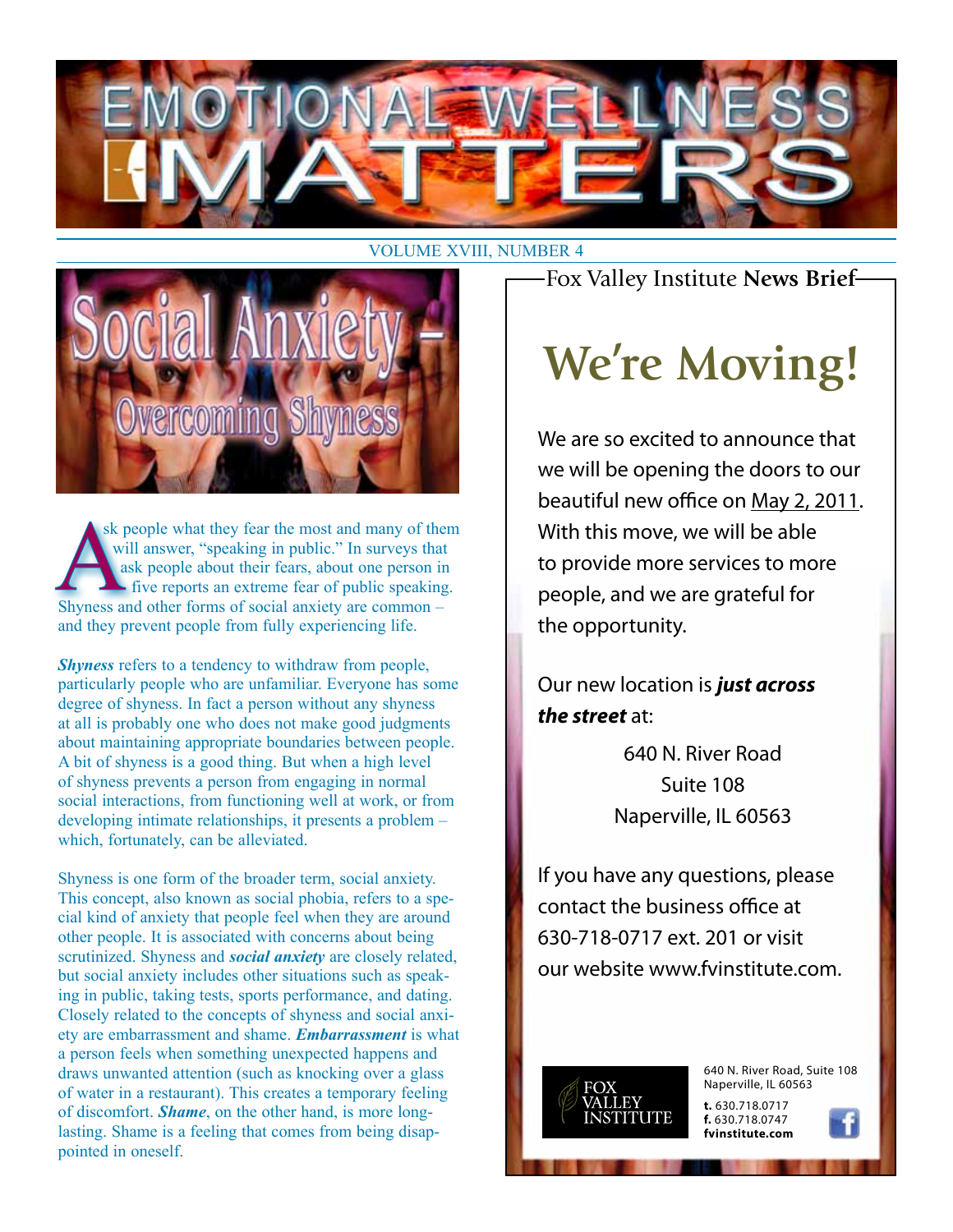Who are the people most likely to suffer from social anxiety? Parents recognize that some children are easily frightened from birth on and cry a great deal, while others seem more resilient by temperament (they seldom cry, hardly ever get upset, and are less easily frightened). Some children love to explore the world around them. Others are cautious and don't tolerate change well. Children who are inhibited are more likely to have a parent with social anxiety disorder. An anxious person is more likely to have a parent or sibling who suffers from depression. Many people with social anxiety disorder report having one or both parents who have a substance abuse problem such as drinking or come from a family in which:

- 1.) there is substantial conflict between the adults,
- 2.) parents are overly critical of the children (where things are never good enough), and
- 3.) there is excessive concern about what other people think.

National surveys find that about five percent of children and adolescents suffer from a social anxiety disorder. Children with an anxiety problem seldom report that they are feeling anxious. Instead, they report the presence of physical symptoms, which include headaches, stomach aches, nausea, rapid heartbeat, dry mouth, blushing, dizziness, and shortness of breath. They try to avoid the following situations – speaking in class, taking tests, reading aloud, writing on the board, inviting friends over to play, eating in front of others, going to parties, and playing sports. Children and adolescents with social anxiety disorder may go on to develop other related problems, such as loneliness, depression, and low self-esteem. Although some children will overcome their shyness in time, as interactions with others cause their fears to dissipate, others will experience a worsening of symptoms. If a child shows symptoms by the age of six that have not improved by the age of ten, it is probably time to seek a professional intervention.

### Defeating Social Anxiety

There are three stages that people experience in overcoming problems with social anxiety –

- 1.) Identify the patterns of anxiety
- 2.) Change the thinking that accompanies anxiety-provoking situations
- 3.) Change the anxious behavior

#### *Identifying the Patterns of Anxiety –*

People often see the distressful symptoms of social anxiety as their enemy, so they try to avoid thinking about it. In order to overcome social anxiety, however, it is necessary to "embrace" the anxiety. That is, suf-

ferers need to identify the features of their anxiety and acknowledge these characteristics as their own. When people fully understand a problem, they are better able to cope with it. Shutting out the problem, on the other hand, keeps it in the dark where it is difficult to work with.

People often become aware of anxiety by identifying their physical reactions, which include a racing heartbeat, flushing, upset stomach, excessive perspiration, dizziness, poor concentration, and shaky hands. It is important to understand whether these physical reactions take place before (anticipatory anxiety), during, or after the anxiety-provoking situation.

Some people cope with anxiety by engaging in *avoidance behavior*. This happens when the person tries to stay away from situations that arouse anxiety. This is helpful in some circumstances, such as avoiding driving during rush hour. However, when the person starts to avoid business meetings, taking classes, and socializing with friends because of anxiety, the impact on one's lifestyle can be constricting. A related symptom of anxiety is *escape behavior*, which involves leaving a situation that arouses anxiety. This can include running out of a class when the time to speak is near, leaving a party shortly after arriving, or exiting the airplane before it departs.

A helpful exercise, after examining one's physical reactions and other behaviors associated with anxiety, is to set goals which would be achievable if the anxiety were not present. These goals should be specific. For example, 1.) Enroll in a music class next month, 2.) Make a date with Bonnie for lunch next Thursday, 3.) Make a presentation at the next business meeting. Establishing these goals increases one's awareness of what life could be like if the anxiety were conquered – and it serves as a motivator for coming to terms with anxiety. If the goals are actually achieved, the stage is set for practicing some behaviors that directly address symptoms of anxiety.

The anxiety sufferer is acutely aware of physical symptoms, much more so than other people are. There are a number of tactics one can use to influence these symptoms –

**Accepting the symptoms** – when a person fights against the symptoms, anxiety actually increases. A better strategy is simply to accept the symptoms. Don't fight them. Just let them happen. Then let them pass.

**This newsletter is intended to offer general information only and recognizes that individual issues may differ from these broad guidelines. Personal issues should be addressed within a therapeutic context with a professional familiar with the**  details of the problems. ©2011 Simmonds Publications: 5580 La Jolla Blvd., #306. La Jolla. CA 92037 Website ~ www.emotionalwellness.com **Website ~ www.emotionalwellness.com**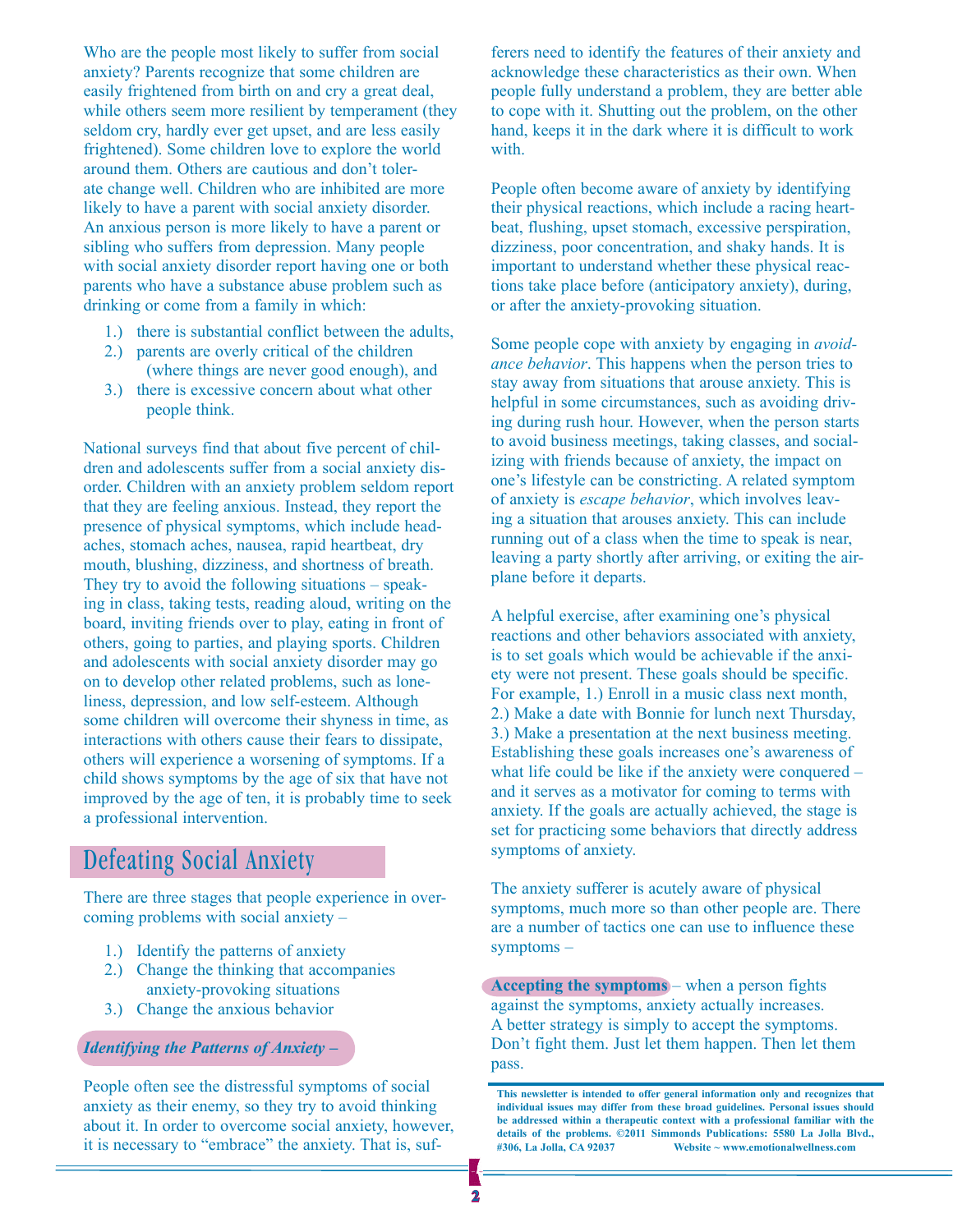**Changing one's focus** – Shift your attention to the external environment rather than focusing on the symptoms.

**Masking the symptoms** – This provides a temporary way of getting through an anxiety-provoking situation until the symptoms come under better control. For example, wear a sweater to hide underarm perspiration.

**Learning relaxation techniques –** A therapist can provide a number of ways to get one's body to relax, including deep muscle relaxation and deep breathing. Practicing these techniques everyday, and not just prior to an anxiety situation, is a powerful way to regulate symptoms that now seem out of control.

*Changing the Thoughts Which Accompany Anxiety –*

Those who suffer from social anxiety engage in excessive self-focus. Their thoughts focus internally on themselves rather than on the external world around them – and this only serves to increase anxiety levels. Furthermore, excessive focus on the internal symptoms means that one loses important information about what is going on externally, and it may give others the impression that the anxiety sufferer is trying to be distant from them.

The following process provides a way to modify excessive self-focus and replace it with a healthier, other-directed approach –

- *When feeling anxious, remind yourself to focus on others.*
- *Think about the other person, what this person is trying to say, how the other person feels, etc.*
- *If your attention moves back to your anxiety, try not to feel that you are failing. Just let it pass and refocus on the other person.*
- *Try to avoid planning your responses to the other person. Allow yourself to have some spontaneous reactions to others.*
- *Try not to engage in mind-reading that is, trying to figure out what other people are thinking about you. They are probably much more interested in themselves.*

Socially anxious people also engage in negative thinking, especially about themselves. They emphasize their weaknesses and minimize their strengths. Virtually any negative thought can be changed into a positive. For example, "I am a failure because of my anxiety" can be changed into "I am facing a life challenge to show how strong I can be as I overcome my anxiety."

The first step in overcoming negative thoughts is to be aware of them. It helps to have a trusted friend or therapist give you feedback about negative thinking patterns. Then ask yourself how realistic the negative thought might be. For example, "If my hands shake during my presentation, everybody is going to laugh at me." Have you ever been in an audience where everybody laughed at a person whose hands were shaking? Not likely. In fact, people tend to support a person having a hard time – and they may be drawn to your vulnerable and very human nature. Now ask yourself, what evidence do you have for your negative thought? Can the situation be looked at in a different way?

#### *Change the Anxious Behavior –*

The single most important strategy for overcoming social anxiety is to face your fear. Get back on the horse again. Take the car out for a drive once more. Go swimming again. Get back on an airplane. Give another speech before an audience. Go to another dinner party. Ask somebody else to go out on a date. Managing your physical symptoms and changing your thinking do little good unless you come to terms with your fears by getting back into anxiety-provoking situations. Doing this takes courage. Avoiding it perpetuates the problem.

When you put yourself back into the anxious situation, realize that there are coping mechanisms that you may not have used before. You know that you can change your negative thinking and you can manage your physical symptoms. And facing the anxious situations can be done gently, one step at a time.

First, develop some practice assignments that directly challenge your fears. Make sure they are relevant to the anxiety. Make the assignments increasingly more difficult. And make sure that you can repeat them for practice. For example, if you fear public speaking, start out with making conversation with one person. Then move on to talking to a group of two or three people. Then talk to five people in an informal group. Move on to asking a question in a formal business meeting. Then talk at more length in the business meeting. And finally, after you have repeated all of these steps several times, find a way to speak in public to a large group.

As you practice going into anxiety-provoking situations, remember to relax your body. Deep breathing techniques are especially effective. Practice deep breathing until you can put your body into a relaxed state on purpose. Then go into the anxiety-provoking situations in a relaxed state. You'll be ready to face your anxiety. It takes courage, each step of the way, but you can be successful.